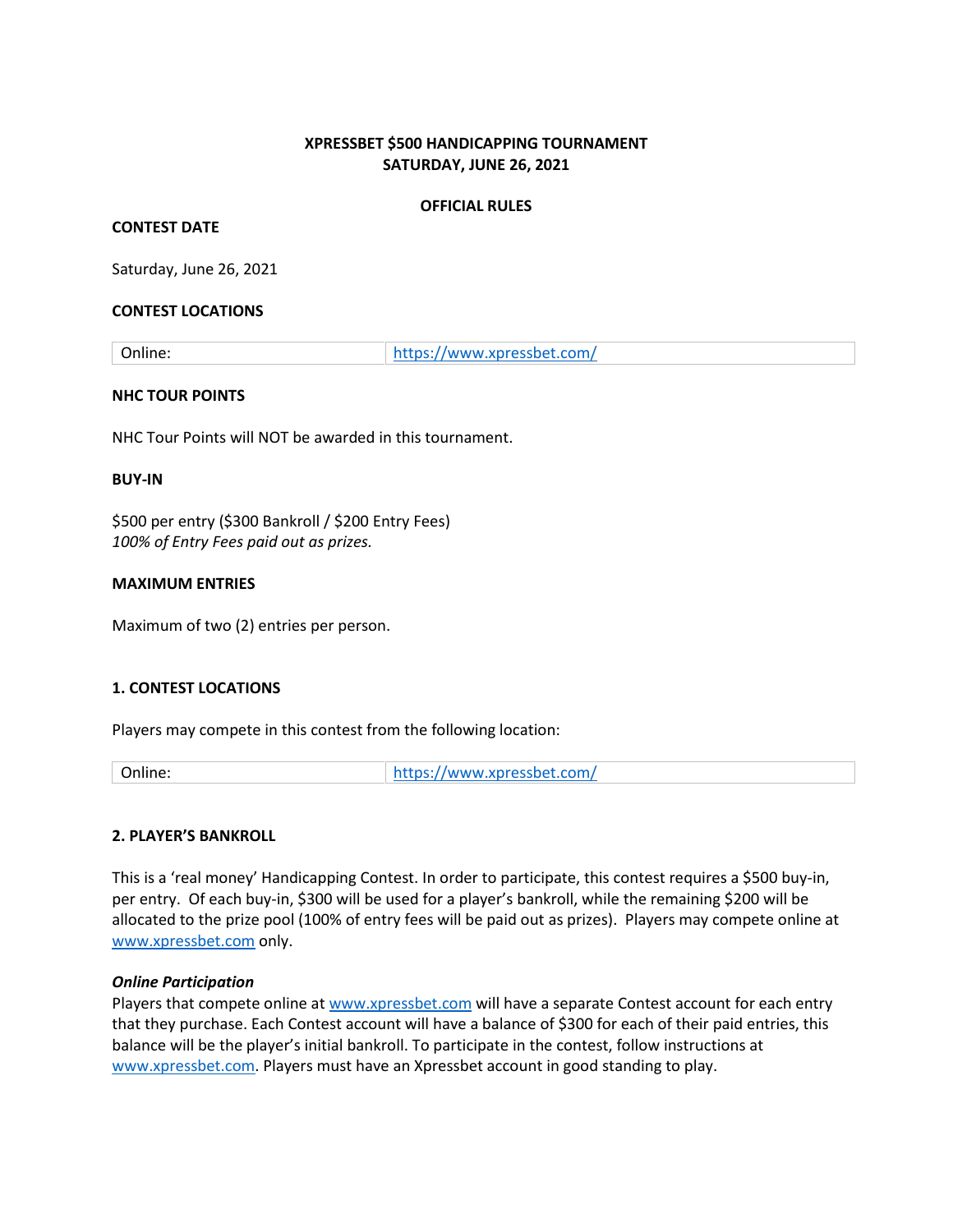At the conclusion of the Contest, any dollar amount remaining within the Xpressbet Contest account remains the property of the player. Xpressbet will transfer funds from the Contest account back to the player's primary Xpressbet account at the conclusion of the Contest.

## **3. TO ENTER**

As mentioned previously, players may compete in this contest on Saturday, June 26, 2021 online at xpressbet.com. There is a maximum of two (2) entries per person.

Players participating online with Xpressbet must be at least 18 years old (21 years old in Alabama, Arizona, Indiana, Iowa, Kansas, New Hampshire, North Dakota and Washington).

Entries will be accepted up until the start of the fifth race at Churchill Downs on Saturday, June 26, 2021, scheduled for 2:45PM ET.

## *To Register for an Xpressbet.com Entry*

Online entries will be accepted up until the start of the fifth race at Churchill Downs on Saturday, June 26, 2021.

Online registration begins on Wednesday, June 23, 2021 at approximately 12:00PM ET. To participate in the contest, follow instructions at [www.xpressbet.com.](http://www.xpressbet.com/) Participants must have or open a valid Xpressbet account that is in good standing, subject to the Xpressbet terms and conditions. Due to state regulations, residents of the state of Washington are ineligible to participate in this tournament. Residents of state(s) that are unable to bet Churchill Downs and/or Gulfstream Park are also ineligible to participate in this tournament online.

## **4. FORMAT**

- Tournament races include all live races from Churchill Downs on Saturday, June 26, 2021 and the last four live races from Gulfstream Park on Saturday, June 26, 2021.
- Permitted wagers are Win, Place, Show, Exacta, Trifecta and Daily Double.
- No Superfecta, Super High 5, Pick 3, Pick 4, Pick 5 or Pick 6 wagers are permitted in this contest. The Parlay function for Win, Place and Show wagers is not permitted in this contest.
- Players must wager, at minimum, their entire \$300 bankroll during the contest.
- There is no minimum number of races a player must bet in order to win a prize.
- There are no maximums players may wager as much as they want, including the winnings from their bankroll, whenever they wish.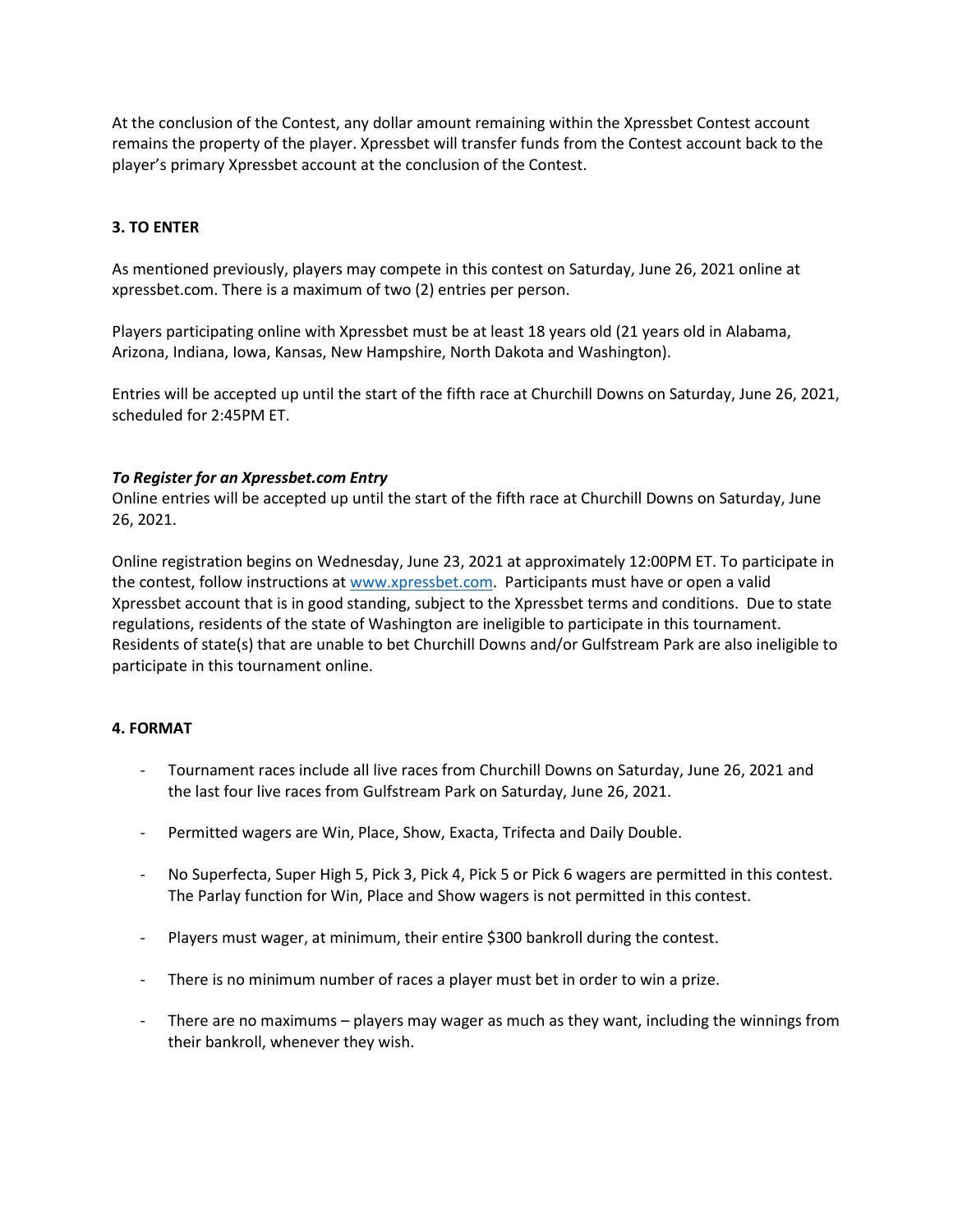- For purposes of this contest, a Daily Double wager counts as a bet on one (1) contest race. For example, a Daily Double wager on Race 4 (linking to Race 5) Double will count as a wager on Race 4.
- In the unlikely event of a cancellation of a race card, Tournament Officials reserve the right to substitute races from another racetrack or cancel the tournament and issue refunds to all participants.

Should an entry in this contest fail to meet the above-mentioned requirements, that entry may be disqualified from the contest, making the entry ineligible to win prizes. Any situation involving a late scratch where it is deemed the players were not given sufficient time to adjust their betting will be handled on a case-by-case basis by contest officials.

The player with the largest bankroll after the last Contest Race on June 26, 2021, will be declared the winner. It is the player's responsibility to meet the wagering requirements listed above. Contest officials will make the decision on disqualification in the event of a rule violation and all decisions are final. The remaining bankroll in either their tournament card or their online Xpressbet contest account remains the property of the player. Entry fees will not be refunded in the event of a disqualification.

# **5. PRIZES**

Per Item 1, 100% of the entry fees will be paid out as prizes. The final prize pool will be announced on June 26, 2021, after Registration closes. The final prize pool distribution and number of qualifying spots for the Breeders' Cup Betting Challenge (BCBC) (\$10,000 value each) will be based upon the total number of entries in this contest. Contest officials of 1/ST and Xpressbet reserve the right to adjust the final prize pool after registration closes (100% of entry fees will be paid out as prizes).

Below are two (2) examples of the prize pool distribution depending on the number of entries in this contest:

## **At 75 entries, prizes will be:**

- One (1) entry into the 2021 Breeders' Cup Betting Challenge, valued at \$10,000, awarded to the First Place Finisher.
- \$5,000 Cash Prize pool for the top four (4) finishers.

Cash prize pool distribution based on 75 entries:

| <b>Number of Entries</b> | 75                |           |
|--------------------------|-------------------|-----------|
|                          |                   | % of Cash |
| <b>Final Standing</b>    | <b>Cash Prize</b> | Pool      |
| 1 <sup>st</sup>          | \$2,500.00        | 50%       |
| 2 <sub>nd</sub>          | \$1,250.00        | 25%       |
| 3 <sup>rd</sup>          | \$750.00          | 15%       |
| ⊿th                      | \$500.00          | 10%       |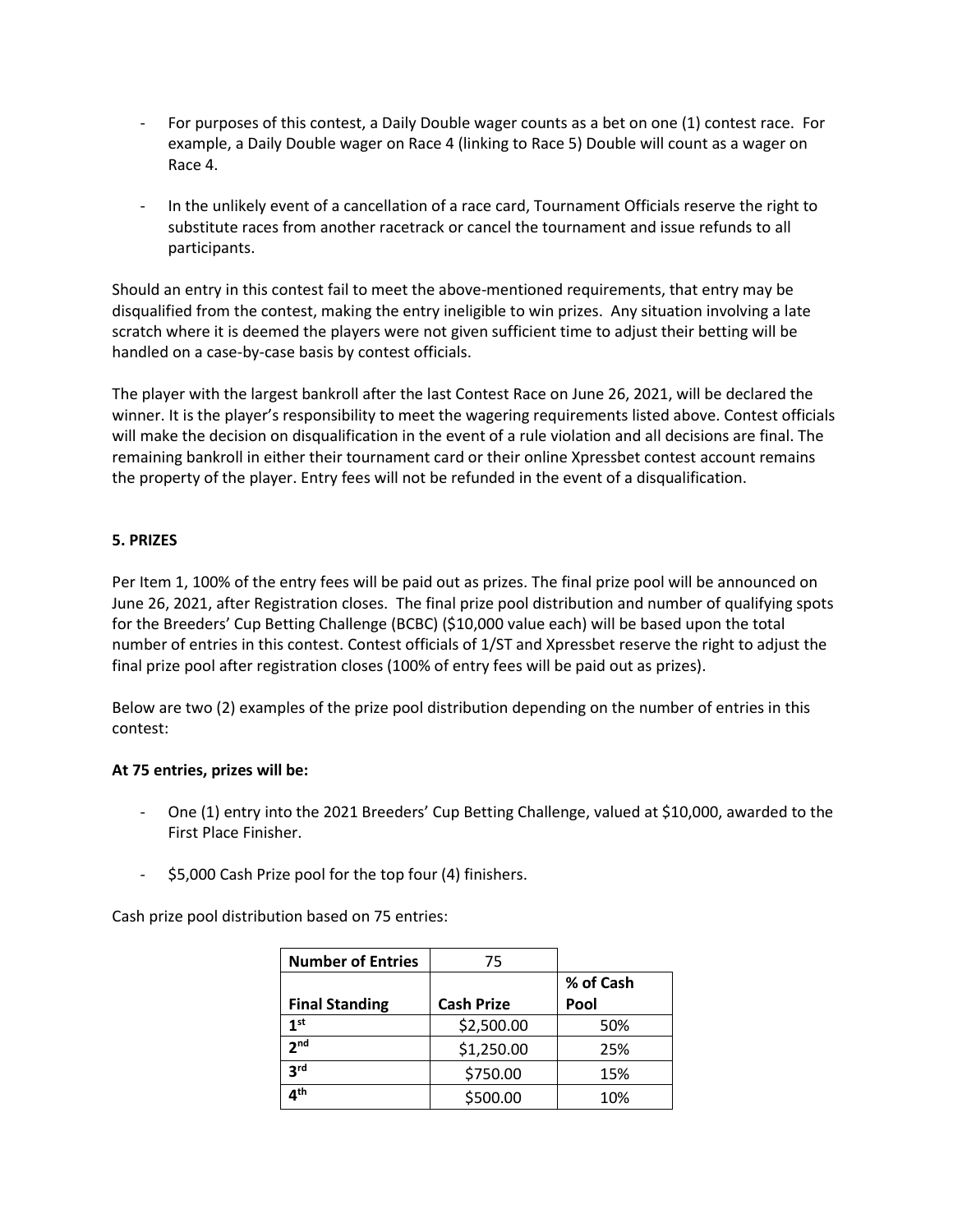| <b>TOTAL CASH</b> |            |
|-------------------|------------|
| <b>PRIZES</b>     | \$5,000.00 |

### **At 150 entries, prizes will be:**

- Two (2) entries into the 2021 Breeders' Cup Betting Challenge, valued at \$10,000, awarded to the First and Second Place Finishers.
- \$10,000 Cash Prize pool for the top four (4) finishers.

Cash prize pool distribution based on 150 entries:

| <b>Number of Entries</b> | 150               |           |
|--------------------------|-------------------|-----------|
|                          |                   | % of Cash |
| <b>Final Standing</b>    | <b>Cash Prize</b> | Pool      |
| 1 <sup>st</sup>          | \$5,000.00        | 50%       |
| 2 <sub>nd</sub>          | \$2,500.00        | 25%       |
| 3 <sup>rd</sup>          | \$1,500.00        | 15%       |
| ⊿th                      | \$1,000.00        | 10%       |
| <b>TOTAL CASH</b>        |                   |           |
| <b>PRIZES</b>            | \$10,000.00       |           |

## **BREEDERS' CUP BETTING CHALLENGE (BCBC) ENTRIES**

The prize entries into the 2021 Breeders' Cup Betting Challenge (BCBC) (\$10,000 value) will be valid for November 5 & 6, 2021. Each entry prize into the 2021 BCBC will be valid for a maximum of one full paid entry (total value \$10,000). The player that wins an entry into the 2021 BCBC has the option to play in that seat online with Xpressbet, or on-track at a licensed satellite location (TBD). No travel voucher will be awarded for seat winners.

**Dual Qualified for the Breeders' Cup Betting Challenge (BCBC):** A player that has two (2) entries into the 2021 BCBC prior to the start of this contest can accept an entry prize if, and only if, they have a contest entry finish in a placing that earns a BCBC entry. However, per the BCBC rules, a player may only compete in the BCBC a maximum of two (2) times. As a result, any number of BCBC entries won over the permitted two (2), are required to be transferred, or sold, to another player by notifying BCBC Contest officials prior to November 2021.

**Winning Breeders' Cup Betting Challenge (BCBC) Entries**: A player may win up to two (2) BCBC entries in this contest. In order to win up to two (2) entries into the BCBC in this contest, a player would need to have two (2) entries in this contest that finish in the final standings where both entries qualify to earn an entry prize, and a BCBC entry is available at the time of each entry's respective prize selection.

**Breeders' Cup Betting Challenge (BCBC) Cancelation:** In the event that the 2021 BCBC is not contested, the winner of a BCBC entry will receive \$10,000 in tournament credits that can be applied to any other buy-in tournament(s) offered by Xpressbet, Gulfstream Park or Santa Anita Park during the 2021 or 2022 calendar years.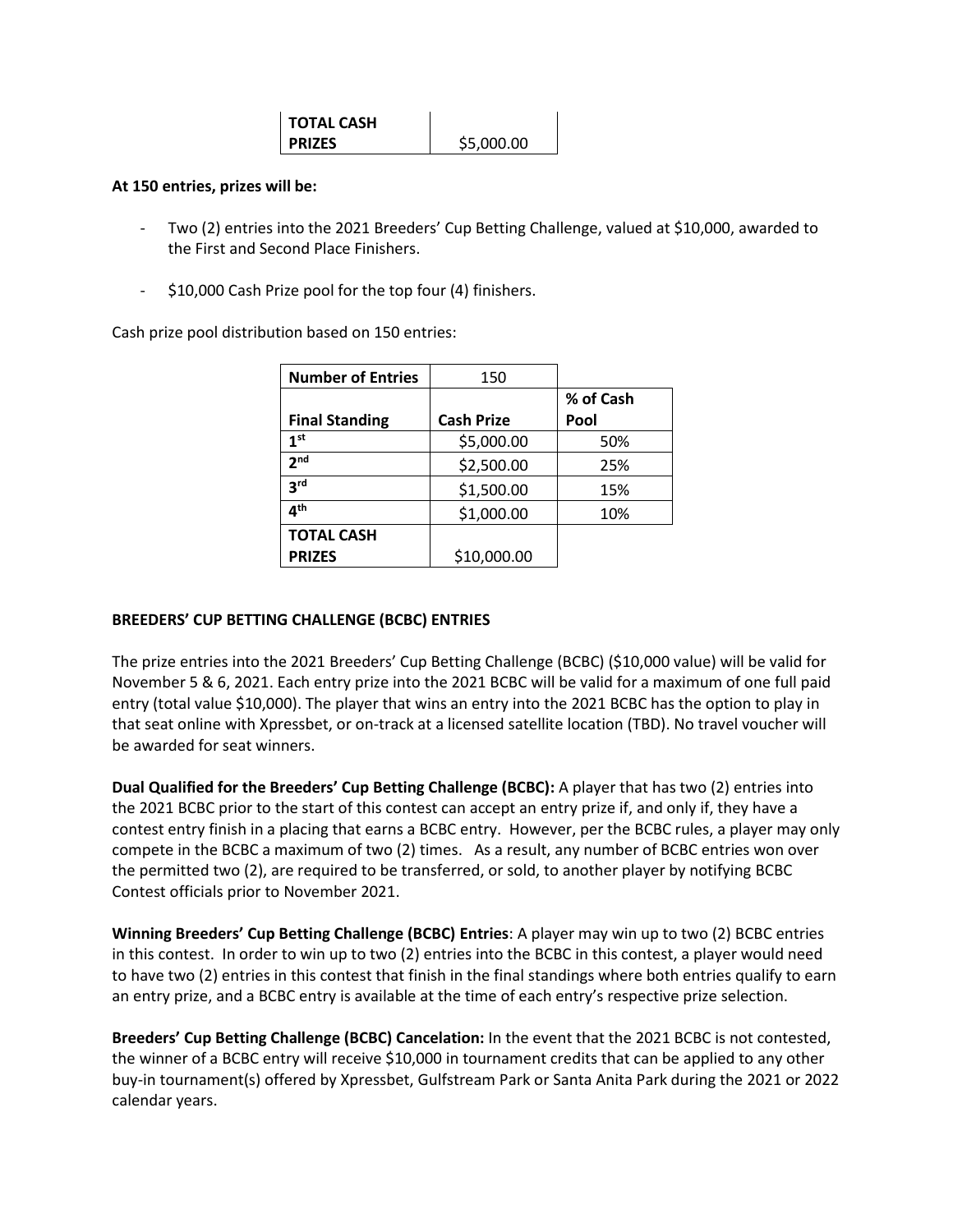### **6. CHECK IN FOR CONTEST ENTRIES**

#### *Xpressbet.com Check-In*

On the day of the contest, after completing registration, the player must log into their Xpressbet account. During login, the player will be prompted to select their Main Xpressbet Account or their Xpressbet Contest Account. The Contest wagers must be placed through the Contest account. If a player has purchased multiple entries, they will have the option to choose which Contest account they would like to use at log in. Players may open multiple browser windows and log into each Contest account in different windows.

#### **7. ADVANCE WAGERING**

Advance wagering will not be permitted unless prior approval has been obtained by a contest official. Wagers for each race must be placed after the prior race has been declared official. This rule is designed to maintain an accurate leaderboard. If a player needs to advance wager for any reason, a player must contact a contest official. The contest official will decide if an advance wager will affect the integrity of the leaderboard. All decisions are final and penalties for violating this rule will be at the sole discretion of contest officials.

#### **8. CASHING OUT**

#### *Xpressbet.com Entries*

Players competing online will not be able to cash out their account balances until after the results of the final live contest race on Saturday, June 26, 2021 become official. After the contest is official, any remaining balance from the Contest account will be transferred back to the player's primary Xpressbet account.

#### **9. IRS WITHHOLDING:**

Per the tax rules by the U.S. Treasury Department and the Internal Revenue Service.

#### **10. SCRATCHES**

If a horse is scratched after a wager is placed, it is the player's responsibility to change their selection prior to the start of the race in order to meet contest parameters. If a late scratch occurs or a horse is declared a 'non-starter' and post time prevents the selection of an alternate horse or bet cancellation, the contestant will not be disqualified for failure to bet the minimum amount and any live tickets bet will be in play.

#### **11. CONTEST STANDINGS:**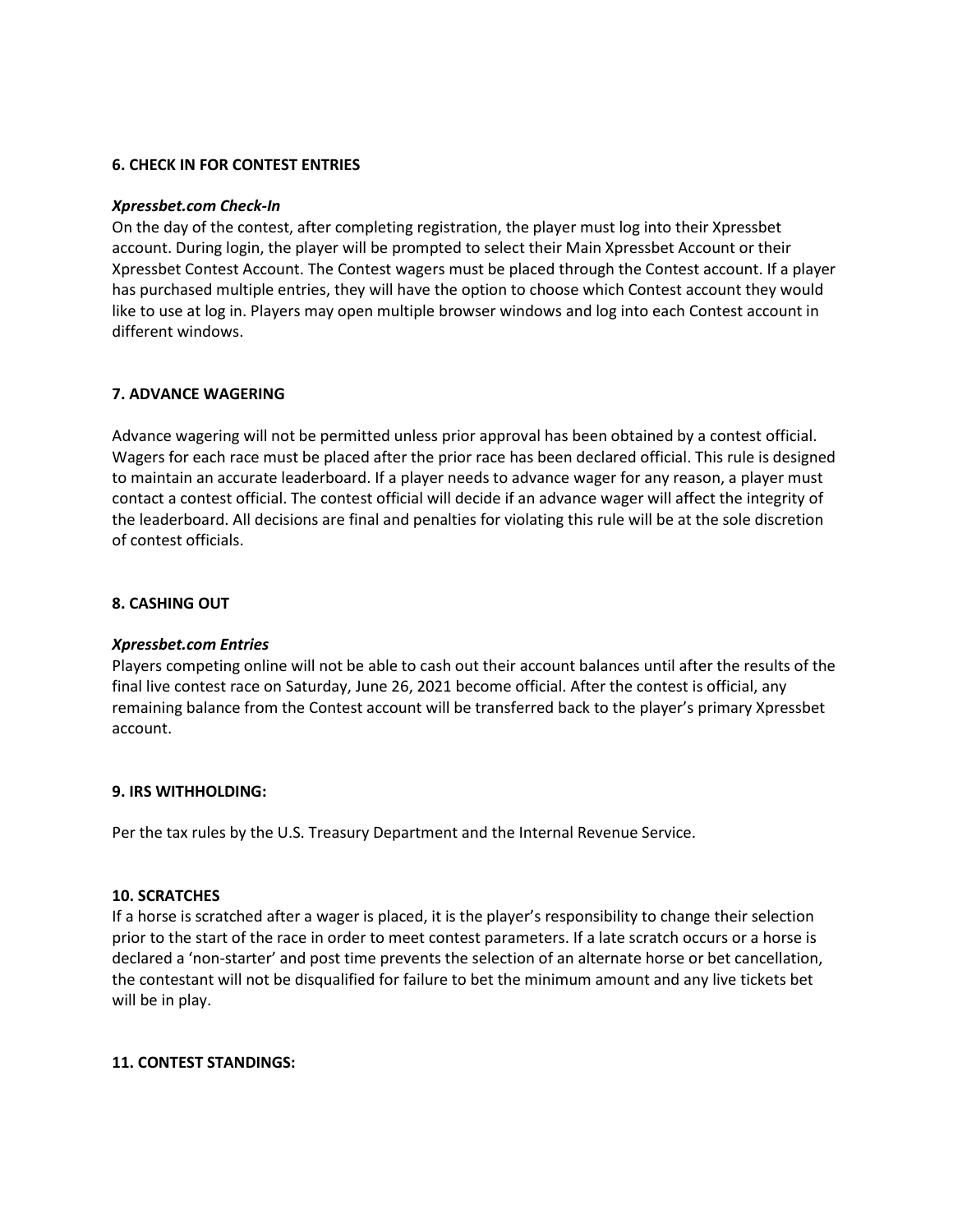Contest standings will be based off of each player's bankroll on their official contest entry. Standings will rank all bankrolls based off of dollar value from largest to smallest, with first place being the largest bankroll and last place being the smallest bankroll.

Current standings will be posted after every race, or as soon as the information is available. Standings will be posted at xpressbet.com.

# **12. TIES**

In a result of a tie between any of the finishing positions, the following will be done with regard to prize distribution:

# *For Entry Prizes*

If the tie occurs in a place in the standings that will earn an entry prize, the player with the largest dollar amount in total wagers will be declared the winner of the tie and awarded the higher placing in the final official standings, resulting in that player having the first choice (among the tied players) of one (1) prize entry. For example, if two players tie for third place and player #1 has wagered a total of \$300 ending with a bankroll of \$1,000 and player #2 has wagered a total of \$600 finishing with a bankroll of \$1,000 (based on wagering his/her winnings as well as original bankroll), Player #2 will receive the higher placing and will be able to choose a prize entry before Player #1.

If both players wagered the same amount and finished with the same final bankroll, the player with the highest single race profit will be awarded the higher placing in the final official standings. In the event both players wagered the same amount, finished with the same bankroll, and tied with the largest single race profit, the higher placing will be decided by whoever registered for the contest first.

# *For Cash Prizes*

If the tie occurs in a place in the standings that will earn a cash prize, then the cash prizes for that tied placing and the subsequent placing will be combined and split evenly among the tied players. For example, if two players finish tied for third place in the final standings, then the cash prize for third place and the cash prize for fourth place will be combined together and then split evenly among the players tied for third place.

# **13. ELIGIBILITY/DISCLOSURE**

The following are ineligible to participate in this contest: Employees of Xpressbet, Gulfstream Park, Amtote and contest officials.

If a player has an ownership or other interest in any horses running in any of the contest races, or holds a pari-mutuel license in any jurisdiction, then all involvements and licenses must be fully disclosed to contest officials prior to the start of the contest. Failure to disclose any ownership interest or license can result in disqualification. Trainers, owners or any other player with another interest can bet that race, but must bet their horse to WIN in a WPS pool wager or "ON TOP ONLY" when wager in the Exacta or Trifecta pool.

# **14. TAXES**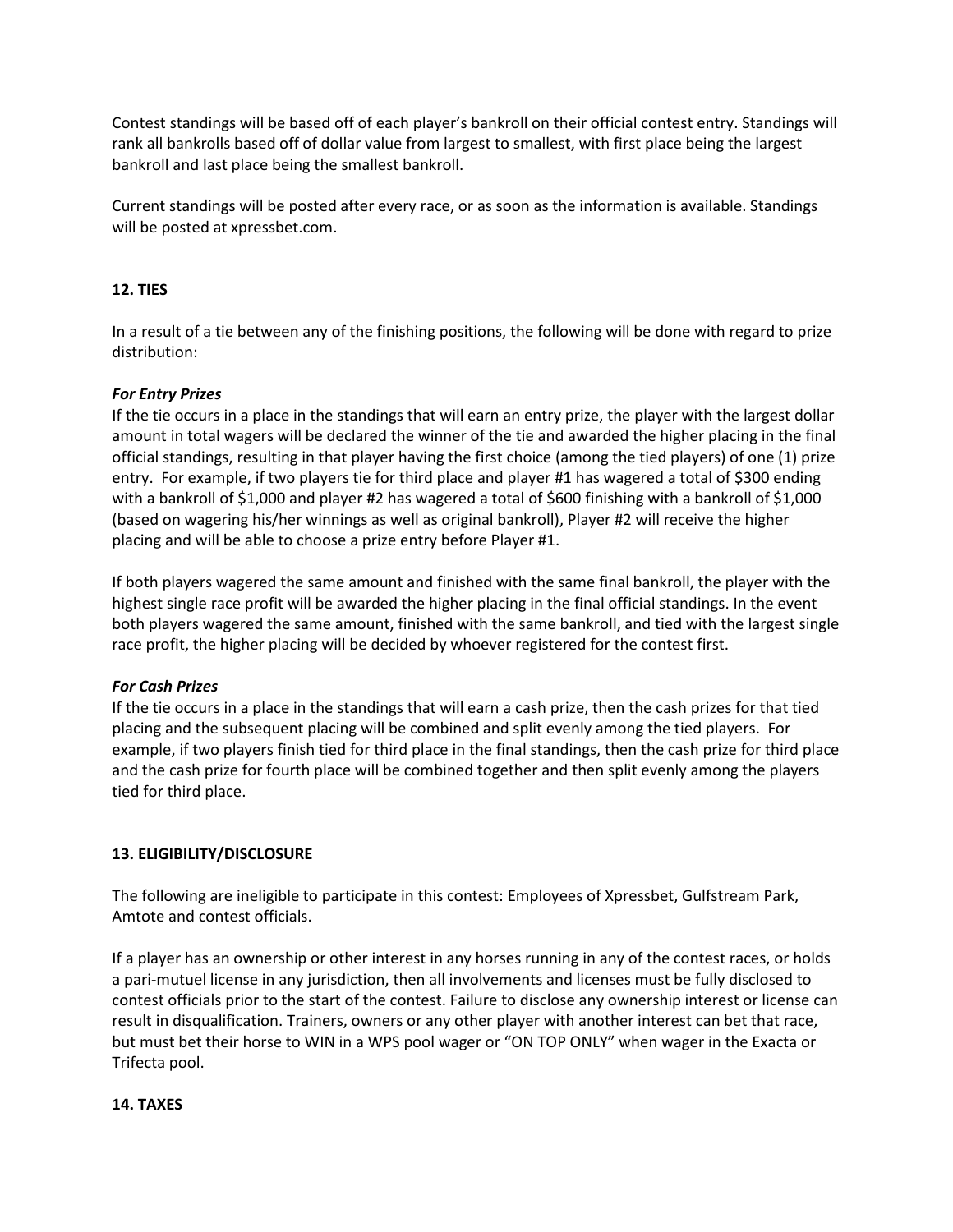Liabilities for any and all federal, state, and local taxes are solely the responsibility of prize winners.

# **15. AFFIDAVITS**

Affidavits confirming compliance of all the rules of this contest will be required of all participants. All prize winners acknowledge that if they enter this contest under a fraudulent name and/or Social Security number, they will be immediately disqualified from this and all future contests held by 1/ST. Positive identification is required of contestants and prize winners. Positive identification is a driver's license with a picture and same address and birth date used on the entry forms, and/or other forms of identification as deemed adequate by contest officials. Social Security information is also the responsibility of the player and must be provided before the players are given their bankroll cards. Contestants also consent to the use of their names, pictures and video images to be used by 1/ST.

## **16. JUDGING AND DISPUTES:**

The management of Xpressbet reserve the right to interpret all questions and conditions in regard to this event, without claim for damages or recourse of any kind. All decisions made by contest officials will be final and all questions and definitions not covered explicitly in these rules shall be interpreted by contest officials. Contest officials reserve the right to amend these rules at any time.

Anyone found to have engaged in or attempted to engage in any act that contest officials believe in their sole and absolute discretion compromises or could compromise the competitive integrity of this contest, including collusion, will be subject to sanctions imposed by The Stronach Group management. The nature and extent of the sanctions imposed shall be in the sole and absolute discretion of 1/ST management and may include, but shall not be limited to, the following:

- Forfeiture of prize money
- Disqualification from the contest
- Loss of privilege to participate in future Xpressbet, Santa Anita Park or Gulfstream Park handicapping contests

## **SPECIAL RULE REGARDING COLLUSION**

Collusion among players could be grounds for disqualification, specifically, combining of entries. An example would be:

Player A and Player B have 2 entries each. All have \$300. They play a race together with the intent to get one entry to an extremely high number. At race conclusion, one entry stands at \$20,000 and the other three are at zero. Actions similar to this among any amount of players – 2 or more – will result in disqualification of the players involved. Players with 2 entries are allowed to player those entries in any fashion they choose within the rules, and collusion rules do not apply to one person.

# *All players must make their own final selections and betting decisions independently of every other player in the contest.*